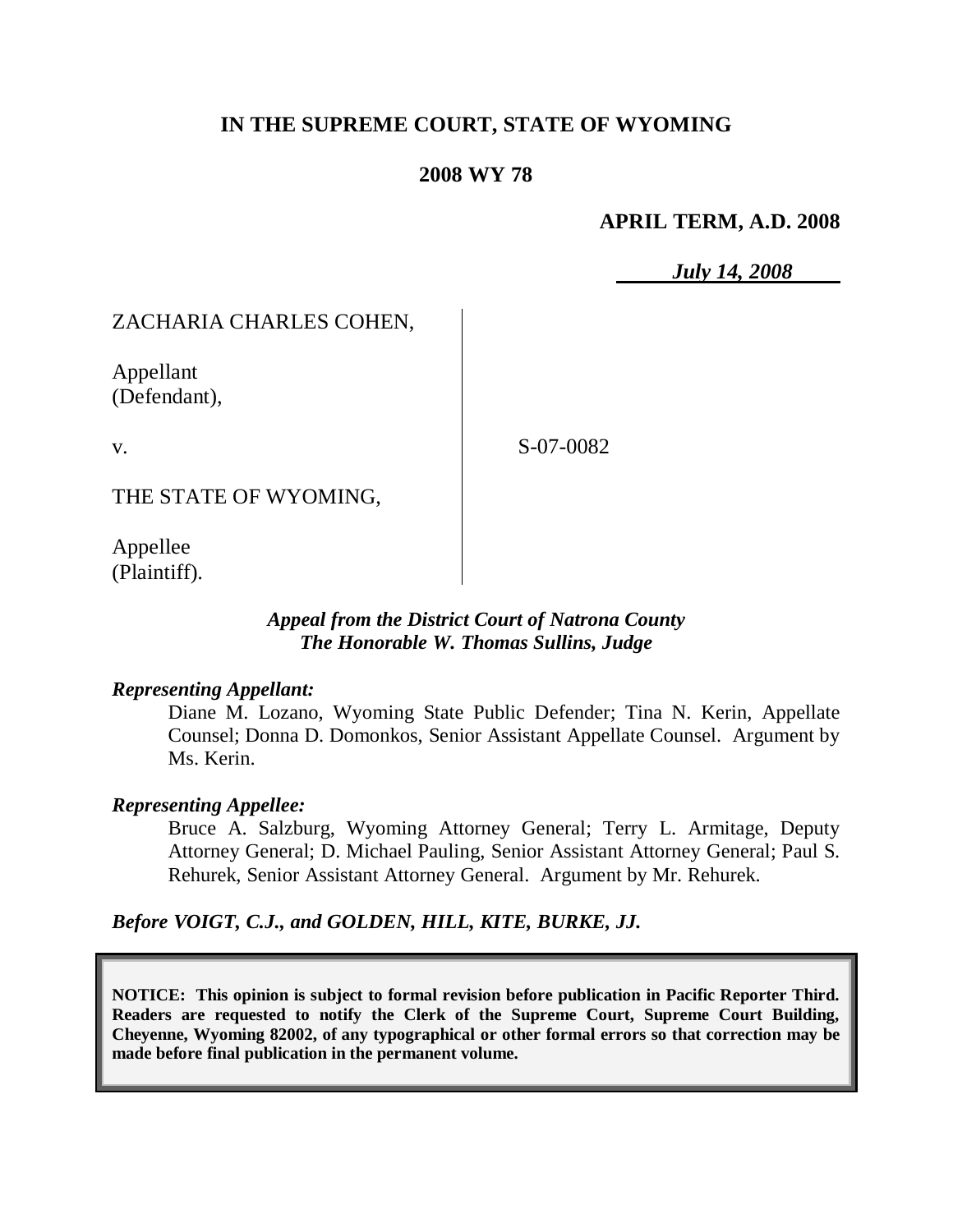**GOLDEN**, Justice.

 $\overline{a}$ 

[¶1] A jury convicted Appellant, Zacharia Charles Cohen, of one misdemeanor and five felonies. Cohen challenges the sufficiency of the evidence to sustain his convictions on two of the felonies, attempted first degree murder and aggravated assault and battery. He also claims the district court erred in denying his motion to suppress evidence. We affirm.

#### **ISSUES**

[ $[$ [2] Cohen offers the following issues:<sup>1</sup>

I. Whether there was insufficient evidence to prove Appellant attempted to commit first degree homicide when there was no evidence of a substantial step towards committing first degree homicide.

II. Whether there was insufficient evidence to prove Appellant committed aggravated assault as charged by the State since there was no evidence of a substantial step towards committing aggravated assault.

III. Whether the district court erred when it denied Appellant"s motion to suppress evidence seized after an illegal stop.

## **FACTS**

[¶3] On March 2, 2006, agents of a Division of Criminal Investigation (DCI) Drug Task Force were conducting surveillance on Cohen"s residence in Casper in an effort to find and arrest Cohen on a bench warrant. The warrant was issued in a Natrona County drug case after Cohen failed to appear at his district court arraignment. During their surveillance, the agents observed a Caucasian male exit the residence and drive away in a white pickup truck. The truck stopped at a nearby convenience store where Special Agent Lonny TeBeest contacted the driver, Darwin Haselhuhn. Haselhuhn was ultimately arrested on some traffic violations, and his vehicle was towed to E & F Wrecker Service. Believing that Haselhuhn might lead officers to Cohen, Special Agent Tina Trimble

<sup>&</sup>lt;sup>1</sup> Cohen originally included a fourth issue that challenged the legality of his sentences. At oral argument, Cohen withdrew the issue from this Court's consideration.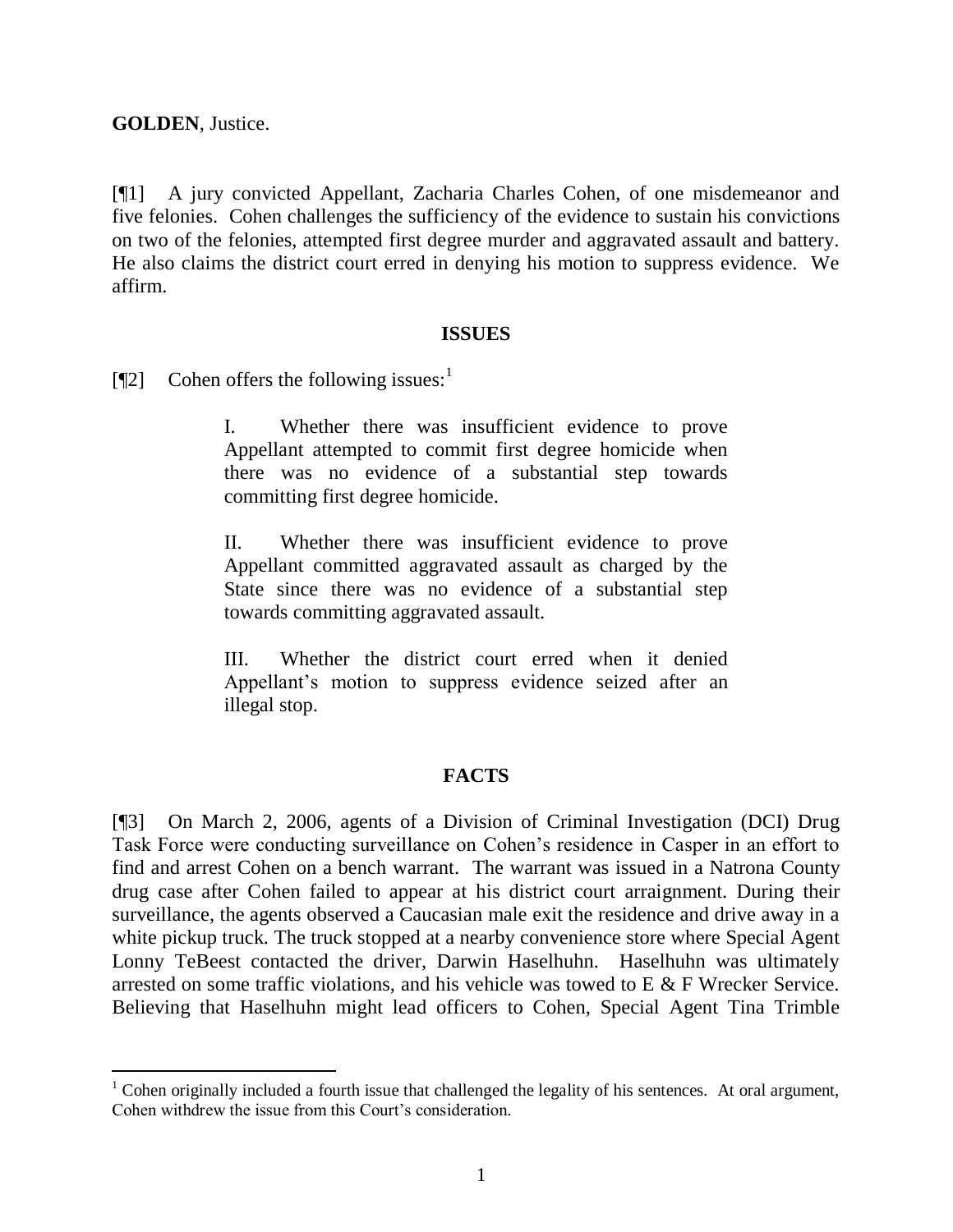asked personnel at E & F Wrecker Service to contact her when Haselhuhn attempted to retrieve his truck.

[¶4] Around noon the next day, March 3, E & F Wrecker Service notified Agent Trimble that Haselhuhn had arrived in a black Camaro to pay the storage fee, and that he was leaving to get the registration for the truck so it could be released. Agent Trimble responded to the E & F Wrecker location, accompanied by Special Agent Kevin Norcross. As the agents approached the business, they saw the black Camaro coming toward them, with Haselhuhn situated in the passenger seat. Agents Trimble and Norcross followed the Camaro to the Mountain View Conoco, where both Haselhuhn and the driver – recognized by the agents to be Cohen – exited the vehicle.

[¶5] Agent Norcross approached the Camaro on foot while Agent Trimble maneuvered her unmarked car to block the vehicle from leaving. Agent Norcross contacted Cohen, who was back inside the vehicle sitting in the driver's seat, and identified himself. Cohen immediately put the Camaro in gear and, as Agent Norcross reached inside the driver's window in an attempt to pull the keys out of the ignition, Cohen sped away, barely avoiding striking Agent Trimble"s car. As a result of Cohen"s actions, Agent Norcross sustained minor injuries to both arms.

[¶6] Agent Trimble pursued Cohen, while Agent Norcross remained at the Conoco station with Haselhuhn. Officers from other law enforcement agencies joined in the pursuit of Cohen. Casper Police Officer Chris Wenberg, who had been listening to the events over the radio, positioned himself at McKinley and F Streets, anticipating that Cohen might be traveling that way. A few minutes later, Officer Wenberg saw the Camaro approaching the area and he attempted, without success, to deploy his stop sticks to deflate its tires. Shortly thereafter, police found the Camaro abandoned at Jackson and B Streets. A citizen reported that the driver of the vehicle, a white male wearing a gray shirt, had run away on foot.

[¶7] Officer Wenberg went to the location and, along with other officers, began a grid search of the area. While driving southbound on McKinley Street, Officer Wenberg observed a SUV stopped on the right side of the street, between B Street and Yellowstone Highway, with its brake lights illuminated. He then noticed a white male, wearing an orange sweatshirt and white hat, coming from between two houses on the left. The man, who matched Cohen"s physical description, crossed McKinley Street and entered the passenger side of the SUV. The SUV then pulled away from the curb, prompting Officer Wenberg to activate his overhead lights and execute a stop of the vehicle. $2$ 

[¶8] Officer Wenberg approached the passenger side of the SUV and asked the passenger, later identified as Cohen, for identification. Cohen claimed to have no

 $\overline{a}$  $2^2$  The location of the stop was approximately one block west of the abandoned Camaro.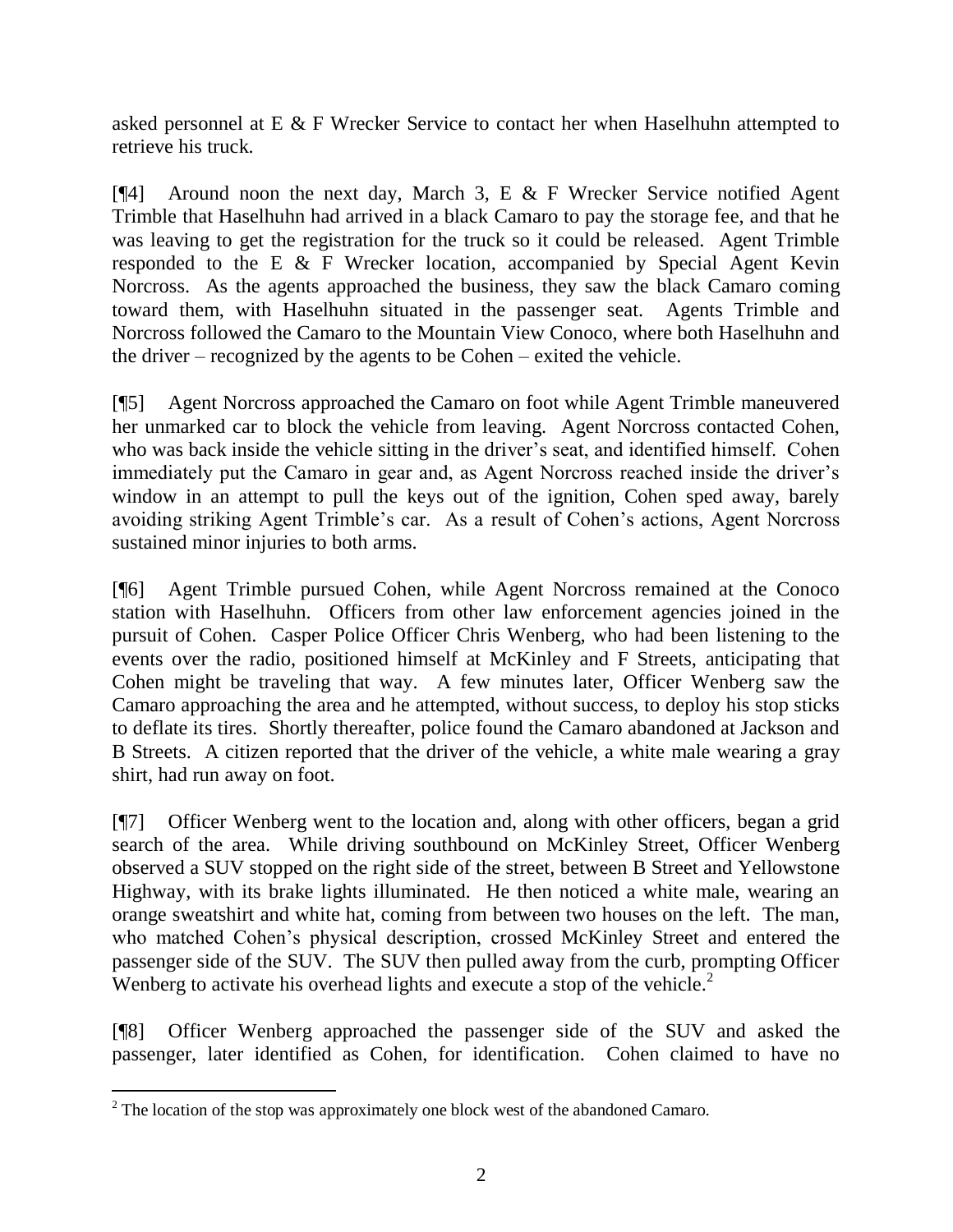identification and stated his name was Shawn Davis. When asked for his date of birth, Cohen provided a disjointed response that further raised the officer"s suspicions. Fairly convinced that the passenger was, in fact, Cohen, Officer Wenberg called for backup. He then opened the passenger door and told Cohen and the driver to keep their hands where he could see them.

[¶9] Thereafter, Officer Wenberg saw Cohen move his left hand, which had been resting in his lap, toward his left side. The officer placed his hand on Cohen"s right arm and, once again, told Cohen to keep his hands where they could be seen, but Cohen tipped to the right and continued to move his left hand until it disappeared from view. Officer Wenberg reached around Cohen and managed to grab Cohen"s left wrist, but not before Cohen pulled a black Ruger .40 caliber semi-automatic pistol from the waistband of his pants. In the ensuing struggle, Officer Wenberg dislodged the pistol from Cohen"s grip, causing it to fly through the air and land in a cup holder located on the front console. Officer Wenberg then pulled Cohen out of the SUV and onto the ground, where the struggle continued. With the aid of other officers arriving at the scene, Cohen was eventually subdued and arrested.

[¶10] Shortly before Officer Wenberg"s struggle with Cohen began, Casper Police Sergeant Mark Trimble arrived at the scene of the stop and positioned himself by the driver"s side door of the SUV. As Sergeant Trimble was monitoring the exchange between Cohen and Officer Wenberg, he noticed Cohen"s left hand moving behind his back toward his waistband. Sergeant Trimble pulled his gun from its holster and shouted, "He"s reaching." He pointed his gun at Cohen and told him to stop. Cohen did not heed the sergeant"s commands and continued to move his left hand toward his back. Sergeant Trimble then saw Cohen bringing his left hand forward, holding the grip of a black semiautomatic pistol.

[¶11] Police searched Cohen incident to his arrest and found \$3,460.00, mostly in \$100.00 bills, in his rear pockets. An examination of the pistol disclosed that the safety was off, a live round of ammunition was in the chamber and the magazine was fully loaded. The only action needed to fire the pistol was a single pull of the trigger. Police later searched the Camaro and found 14 grams of methamphetamine and 73 small plastic bags of the type used to package and distribute methamphetamine, which were secreted inside a camera bag.

[¶12] On March 21, 2006, Cohen made a telephone call from the Natrona County Detention Center to a friend. As with all non-privileged inmate calls from the jail, that telephone call was tape-recorded. During that conversation, Cohen related to his friend, "I was trying to get my gun cocked so I could blow his [Officer Wenberg"s] fuckin teeth out the back of his head, but I didn"t get a chance to do that."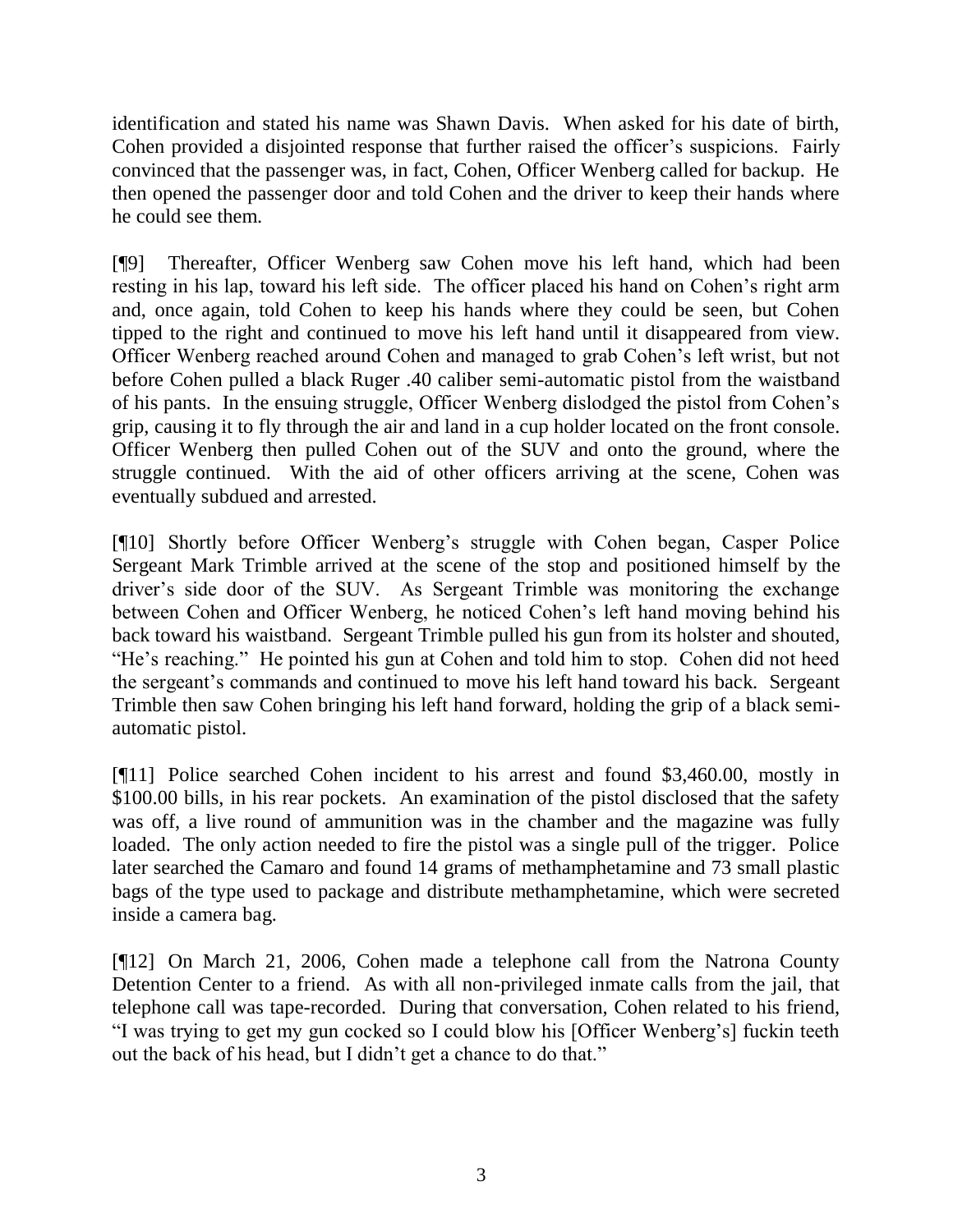[¶13] The State ultimately filed a six-count Information, charging Cohen with: recklessly engaging in conduct which placed Special Agent Kevin Norcross in danger of death or serious bodily injury (Count 1), a violation of Wyo. Stat. Ann. § 6-2-504(a) (LexisNexis 2007); attempting to cause bodily injury to Officer Chris Wenberg with a deadly weapon (Count 2), a violation of Wyo. Stat. Ann. § 6-2-502(a)(ii) (LexisNexis 2007); attempted first degree murder of Officer Chris Wenberg (Count 3), a violation of Wyo. Stat. Ann. §§ 6-1-301(a)(i) and 6-2-101(a) (LexisNexis 2007); possessing a deadly weapon with unlawful intent (Count 4), a violation of Wyo. Stat. Ann. § 6-8-103 (LexisNexis 2007); possessing methamphetamine in an amount greater than three grams (Count 5), a violation of Wyo. Stat. Ann.  $\S$  35-7-1031(c)(ii) (LexisNexis 2007); and possessing methamphetamine with intent to deliver (Count 6), a violation of Wyo. Stat. Ann. § 35-7-1031(a)(i) (LexisNexis 2007). The aggravated assault and battery charge (Count 2) was accompanied by an habitual criminal enhancement under Wyo. Stat. Ann. § 6-10-201(a) and (b)(ii) (LexisNexis 2007). Cohen later filed a motion to suppress the evidence derived from the stop of the SUV, claiming it was the product of an unlawful seizure under both the United States and Wyoming Constitutions. Specifically, Cohen alleged Officer Wenberg lacked sufficient reasonable suspicion to justify the stop of the vehicle. The district court disagreed and denied Cohen"s suppression motion.

[¶14] Cohen's jury trial commenced on October 16 and concluded on October 20, 2006. The jury found Cohen guilty on all six counts and adjudged him to be a habitual criminal. The district court sentenced Cohen to one-year confinement on Count 1, life imprisonment without the possibility of parole on Counts 2, 3 and 4, and a term of imprisonment of 13 to 18 years on Counts 5 and  $6<sup>3</sup>$ . The district court ordered that the sentences on Counts 1, 5 and 6 be served consecutively to the life sentence. This appeal followed.

## **DISCUSSION**

## *Sufficiency of the Evidence*

 $\overline{a}$ 

## *A. Standard of Review*

[¶15] Cohen contends the trial evidence is insufficient to sustain his convictions for attempted first degree murder and aggravated assault and battery. When reviewing sufficiency of the evidence claims, we view the evidence, and any applicable inferences that may be reasonably drawn from it, in the light most favorable to the State. *Dettloff v. State*, 2007 WY 29, ¶ 22, 152 P.3d 376, 383 (Wyo. 2007); *Grissom v. State*, 2005 WY 132, ¶ 24, 121 P.3d 127, 136 (Wyo. 2005). We have consistently held that it is the jury"s

 $3$  The district court determined that Counts 2, 3 and 4 merged for sentencing purposes as did Counts 5 and 6.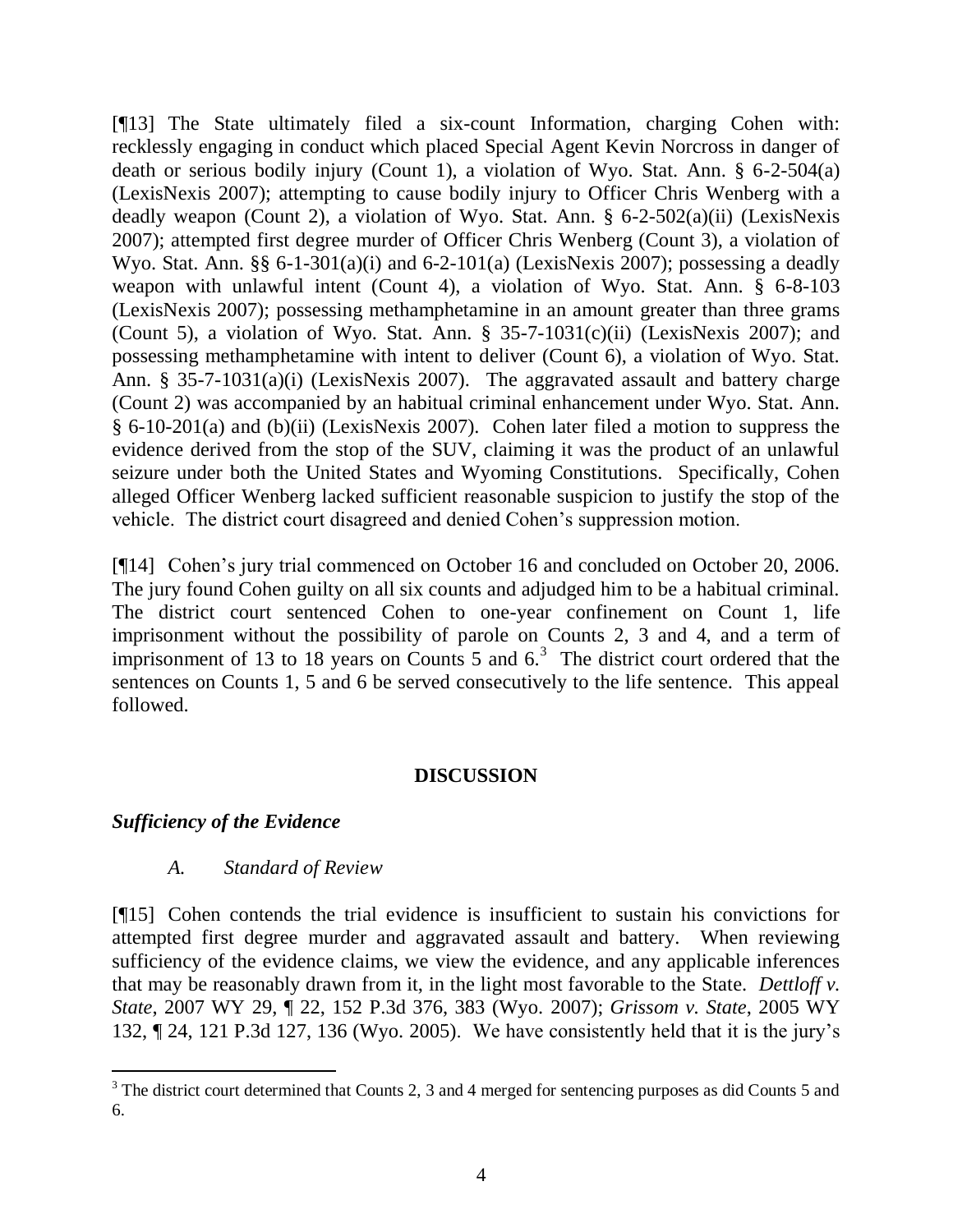responsibility to resolve conflicts in the testimony, weigh the evidence and draw reasonable inferences from the facts. *Sotolongo-Garcia v. State*, 2002 WY 185, ¶ 11, 60 P.3d 687, 689 (Wyo. 2002). To that end, we must presume that the jury resolved any conflict in the evidence in favor of the State. *Id.* It is not our task, let alone our place, to reweigh the evidence or reexamine the credibility of the witnesses. *Pacheco v. State*, 2004 WY 160, ¶ 6, 102 P.3d 887, 889 (Wyo. 2004). Our duty is to determine whether a quorum of reasonable and rational individuals could have found the essential elements of the crime proven beyond a reasonable doubt. *Id*.; *see also Grissom*, ¶ 24, 121 P.3d at 136; *Sotolongo-Garcia*, ¶ 11, 60 P.3d at 689.

## *B. Attempted first degree murder*

 $\overline{a}$ 

[¶16] The jury found Cohen guilty of attempted first degree murder. Wyo. Stat. Ann. § 6-1-301 defines the crime of attempt and states in pertinent part:

(a) A person is guilty of an attempt to commit a crime if:

(i) With the intent to commit the crime, he does any act which is a substantial step towards commission of the crime. A "substantial step" is conduct which is strongly corroborative of the firmness of the person"s intention to complete the commission of the crime[.]

According to Wyo. Stat. Ann. § 6-2-101(a), "[w]hoever purposely and with premeditated malice . . . kills any human being is guilty of murder in the first degree."

[¶17] Cohen contends his conviction cannot stand because the evidence is insufficient to support the jury's determination that he engaged in conduct constituting a substantial step toward completing his objective – the first degree murder of Officer Wenberg. According to Cohen, his act of pulling the gun from his waistband was not strongly corroborative of an intention to commit first degree murder. He suggests other possible motives for his act, such as simply attempting to distance himself from the weapon or procure his escape.

[¶18] Whether a defendant has engaged in a substantial step toward the commission of a crime is a question of fact. Each case, therefore, must be analyzed within the context of its individual facts and circumstances.<sup>4</sup> Since the jury is the ultimate finder of fact, our only task in this case is to determine whether a "quorum of reasonable and rational

 $4$  We have reviewed the cases cited by the parties but, because each case is fact specific, they are of only slight relevance and need not be discussed in detail.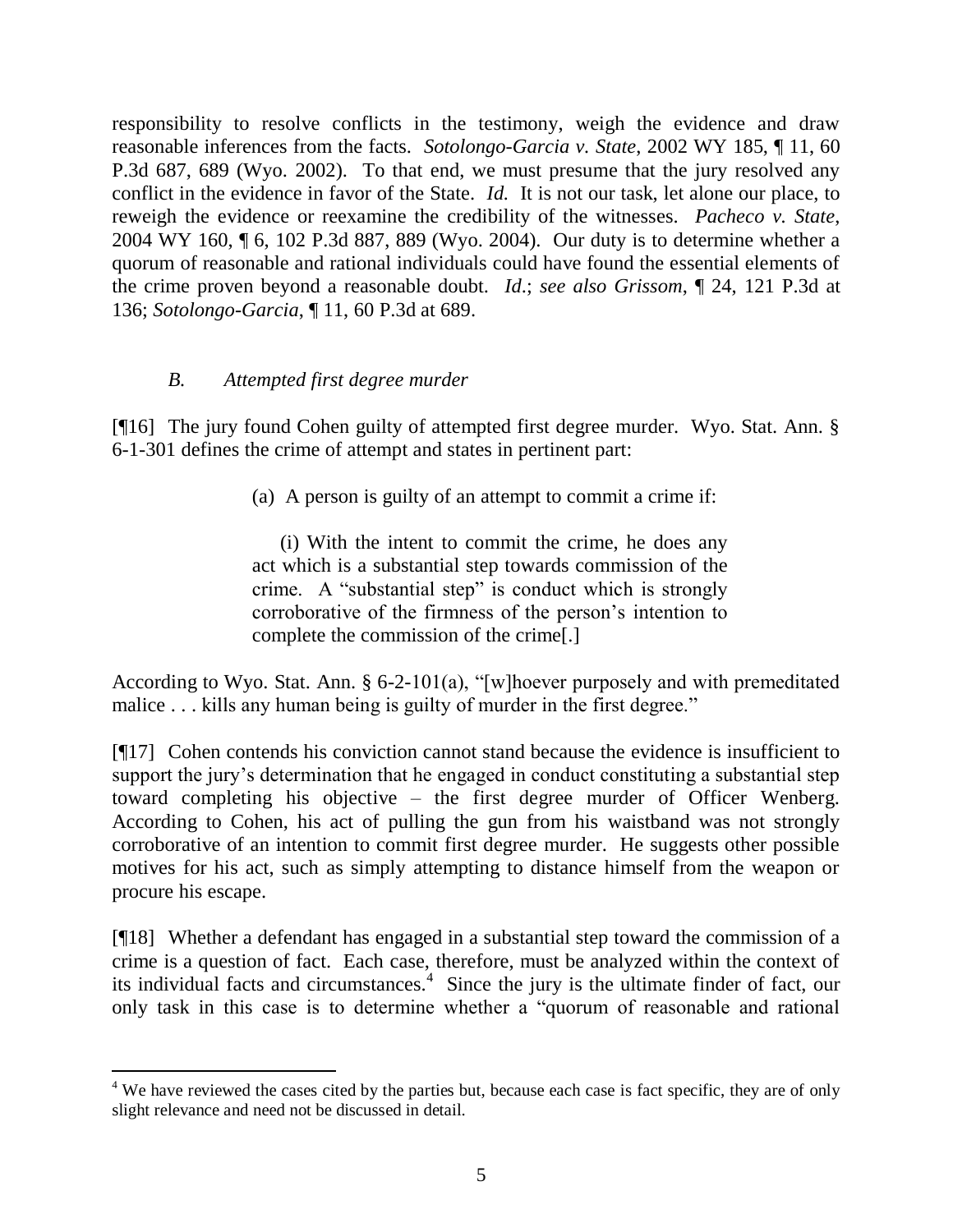individuals could have found" conduct constituting a substantial step. We have no reservations in upholding the jury"s determination given the evidence on this issue.

[¶19] Among the evidence considered by the jury was the fact that Cohen was resisting arrest, having already injured one officer, and leading officers on a high speed automobile chase. When finally cornered, he gave false information. Cohen refused to obey Officer Wenberg"s instruction to keep his hands in plain sight and, instead, moved his left hand behind his back to retrieve a loaded and ready-to-fire handgun. Even after Officer Trimble pulled his weapon and told Cohen to stop, Cohen continued to pull the weapon out from his waistband and bring it forward, with his hand firmly on the grip. By his own admission, Cohen "was trying to get [his] gun cocked so [he] could blow [Officer Wenberg"s] fuckin teeth out the back of his head." The only reason Cohen could not complete his intended action of shooting Officer Wenberg was because of Officer Wenberg's prudent actions in grabbing Cohen and dislodging the weapon from his grasp. This evidence is sufficient for a reasonable jury to find that Cohen engaged in substantial conduct strongly corroborative of his intention to murder Officer Wenberg.

# *C. Aggravated assault and battery*

[ $[$ [20] Cohen was convicted of aggravated assault and battery under § 6-2-502(a)(ii) – attempting to cause bodily injury to Officer Wenberg with a deadly weapon. Cohen, once again, takes issue with the sufficiency of the evidence establishing the "attempt" element of the crime. Cohen"s argument is essentially the same as the one made concerning his attempted murder conviction – that his act of pulling the gun from his waistband was ambiguous and could not be construed as constituting a substantial step toward the commission of the intended crime. Our response is likewise essentially the same. If the facts and circumstances surrounding Cohen"s drawing of a loaded gun are sufficient to sustain his conviction for the attempted murder of Officer Wenberg, they are likewise sufficient to sustain his conviction for attempting to cause bodily injury to the officer.

# *Motion to Suppress*

 $\overline{a}$ 

[¶21] Cohen contends that Officer Wenberg"s investigatory stop of the SUV was constitutionally infirm. Relying primarily on the discrepancy between the gray sweatshirt<sup>5</sup> he was reported to be wearing and the orange sweatshirt the male suspect was wearing when observed by Officer Wenberg, Cohen claims Officer Wenberg acted on a "hunch" and did not have a reasonable and sufficient basis for suspecting he was in the

 $<sup>5</sup>$  The trial testimony indicates that Cohen was reported to be wearing a gray shirt, while the suppression</sup> hearing testimony indicates it was a gray sweatshirt.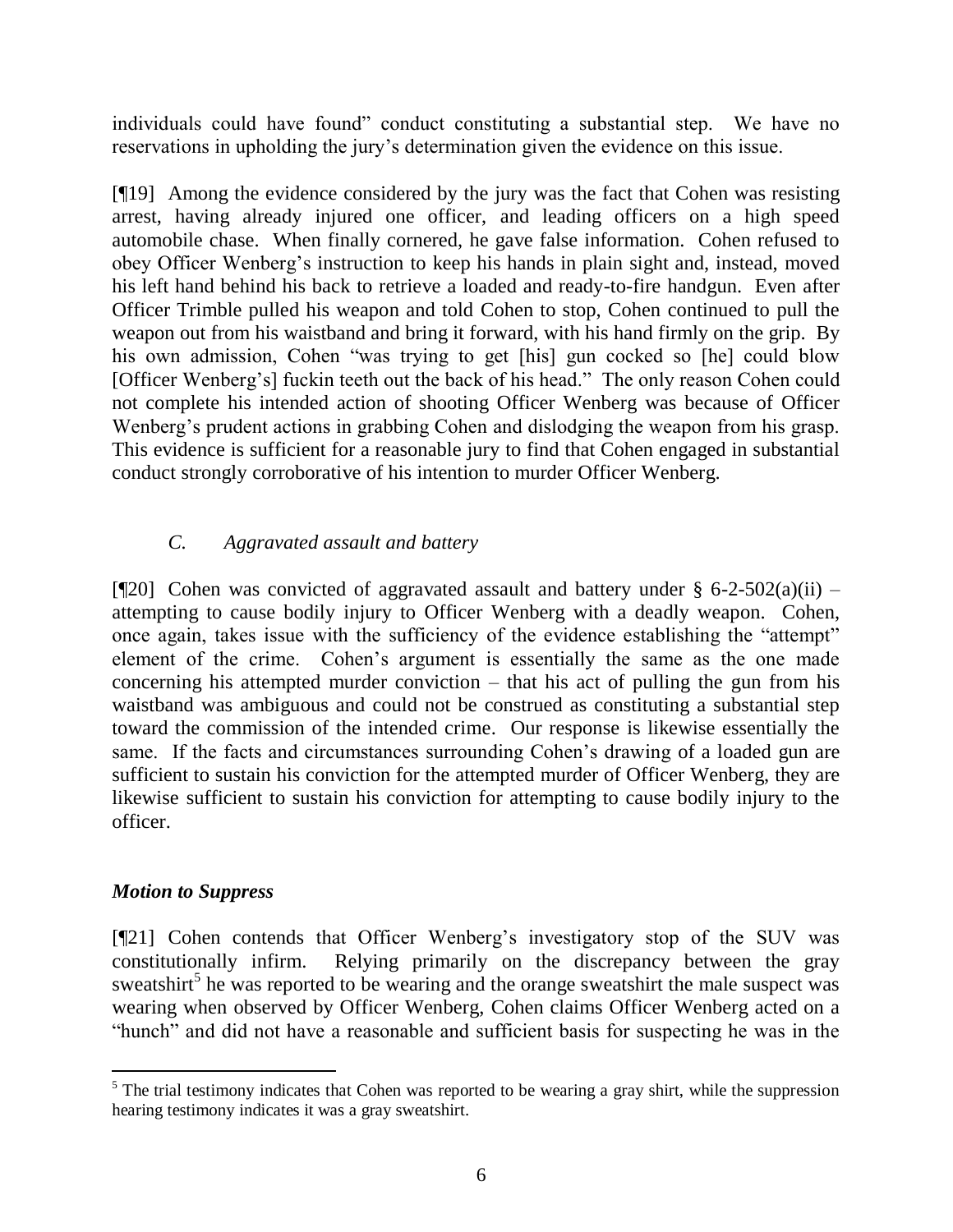SUV before stopping it. He therefore faults the district court for not suppressing the incriminating evidence obtained following the stop.<sup>6</sup>

[¶22] When reviewing a district court's decision on a motion to suppress evidence, we defer to the court's factual findings unless they are clearly erroneous. *Hembree v. State*, 2006 WY 127, ¶ 17, 143 P.3d 905, 907 (Wyo. 2006) (citing *Campbell v. State*, 2004 WY 106, ¶ 9, 97 P.3d 781, 784 (Wyo. 2004)). We consider the evidence in the light most favorable to the district court's determination because it is in the best position to assess the credibility of the witnesses, weigh the evidence, and make the necessary inferences, deductions, and conclusions. *Id*. When the district court does not make specific factual findings, we will uphold its general ruling if the ruling is supported by any reasonable view of the evidence. *Innis v. State*, 2003 WY 66, ¶ 13, 69 P.3d 413, 418 (Wyo. 2003). The constitutionality of a particular search or seizure, however, is a question of law that we review *de novo*. *Id*.; *see also Hembree*, ¶ 7, 143 P.3d at 907, *Campbell*, ¶ 9, 97 P.3d at 784.

[¶23] Before discussing the merits of Cohen"s complaint, we must address a preliminary matter. In his motion to suppress in the district court, Cohen invoked both the Fourth Amendment to the United States Constitution and Article 1, Section 4 of the Wyoming Constitution as grounds for suppressing the evidence.<sup>7</sup> On appeal, Cohen bases his challenge to the legality of the stop exclusively on Fourth Amendment principles. Although he references the Wyoming Constitution, he does not provide an independent state constitutional analysis. We have consistently stated that the failure to present a proper argument supporting ""adequate and independent state grounds" . . . prevents this court, as a matter of policy, from considering other than the federal constitutional principles at issue. . . ." *Vassar v. State*, 2004 WY 125, ¶ 14, 99 P.3d 987, 993 (Wyo. 2004) (quoting *Wilson v. State*, 874 P.2d 215, 219 (Wyo. 1994), and *Michigan v. Long*, 463 U.S. 1032, 1041, 103 S.Ct. 3469, 77 L.Ed.2d 1201 (1983)). *See also Rideout v. State*, 2005 WY 141, ¶ 15, 122 P.3d 201, 205 (Wyo. 2005); *Fender v. State*, 2003 WY 96, ¶ 12, 74 P.3d 1220, 1225 (Wyo. 2003); *Meek v. State*, 2002 WY 1, ¶ 7 n.2, 37 P.3d 1279, 1282 n.2 (Wyo. 2002). Accordingly, we will confine our analysis of Cohen"s complaint to federal constitutional authority. *Vasser*, ¶ 14, 99 P.3d at 993.

[¶24] *Terry v. Ohio*, 392 U.S. 1, 88 S.Ct. 1868, 20 L.Ed.2d 889 (1968), and its progeny establish that a law enforcement officer may stop and temporarily detain a citizen if the officer has an objectively reasonable suspicion that the person has committed or may be committing a crime. *McChesney v. State*, 988 P.2d 1071, 1075 (Wyo. 1999) (citing *Wilson*, 874 P.2d at 220). Whether reasonable suspicion exists is determined as follows:

 $\overline{a}$  $6$  Cohen does not challenge, in any manner, the events that transpired after the stop of the SUV.

 $<sup>7</sup>$  The district court did not distinguish between the constitutional provisions in concluding the stop was</sup> proper.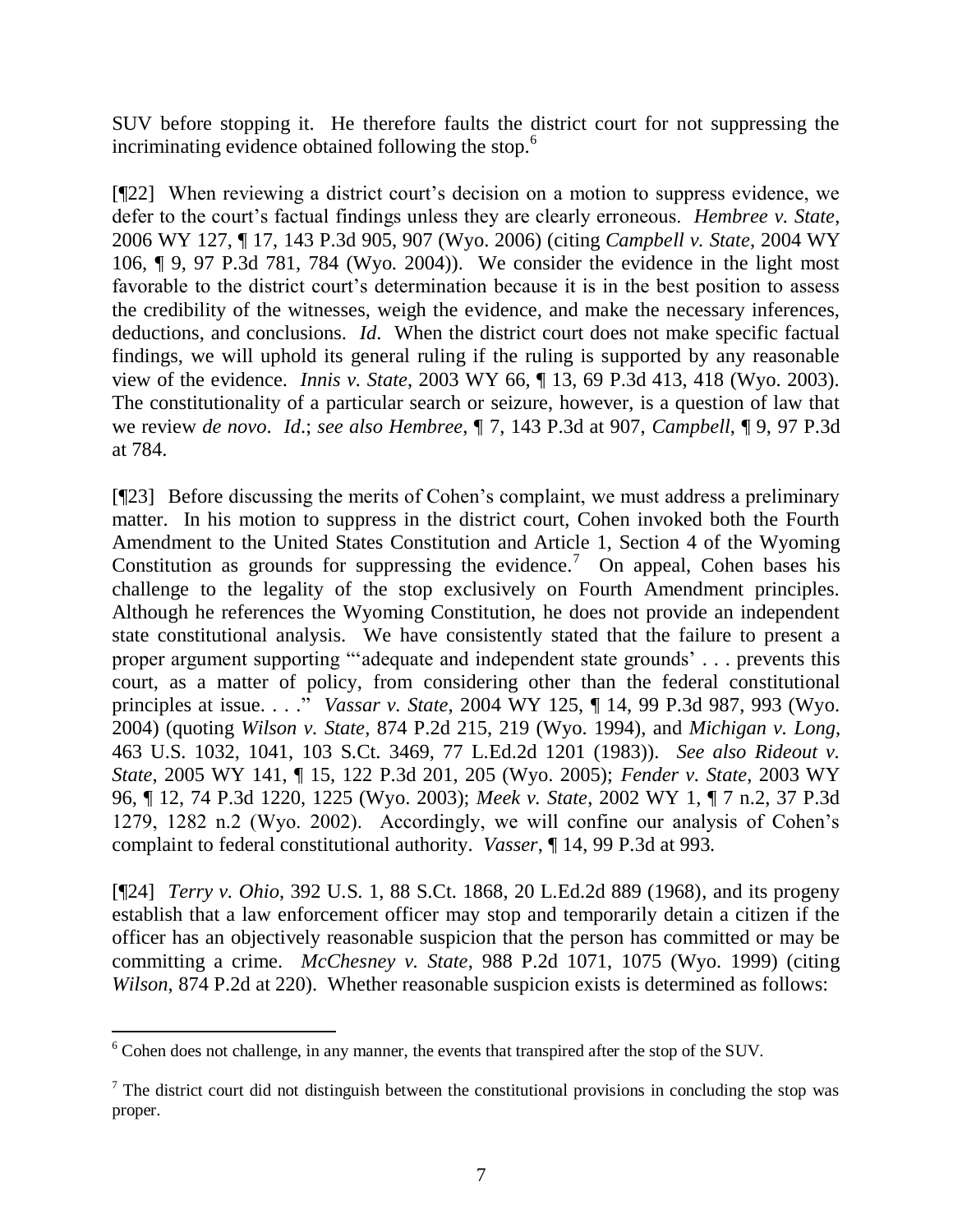In order to establish the reasonable suspicion necessary to justify a . . . *Terry* or investigatory stop, "the police officer must be able to point to specific and articulable facts which, taken together with rational inferences [drawn] from those facts, reasonably warrant that intrusion." *Olson v. State*, 698 P.2d 107, 109 (Wyo. 1985) (quoting *Terry v. Ohio*, 392 U.S. at 21, 88 S.Ct. at 1880); *Wilson v. State*, 874 P.2d at 220.

> "Reasonable suspicion, like probable cause, is dependant upon both the content of information possessed by police and its degree of reliability. Both factors -- quantity and quality -- are considered in the 'totality of the circumstances -- the whole picture,' *United States v. Cortez*, 449 U.S. 411, 417, 101 S.Ct. 690, 695, 66 L.Ed.2d 621 (1981), that must be taken into account when evaluating whether there is reasonable suspicion."

*Jelle v. State*, 2005 WY 111, ¶ 20, 119 P.3d 403, 411 (Wyo. 2005) (quoting *McChesney*, 988 P.2d at 1075).

[¶25] In *Lopez v. State*, 643 P.2d 682 (Wyo. 1982), we held that a police officer"s independent observations of an automobile and a suspect driving the car which matched descriptions by eyewitnesses was adequate for an investigatory stop. Similarly, in *Cook v. State*, 631 P.2d 5 (Wyo. 1981), we concluded that the circumstances that occurred following a robbery, together with reasonable inferences made by an experienced police officer, furnished adequate grounds for an investigatory stop. In *Parkhurst v. State*, 628 P.2d 1369 (Wyo. 1981), police officers were given a description of a car used by two individuals to flee from the scene of a murder and the direction the car was traveling. We held that the officers were justified in making an investigatory stop when a car fitting that description was spotted.

[¶26] After reviewing the record in this case, we have no trouble concluding that Officer Wenberg possessed reasonable suspicion justifying the investigatory stop of the SUV. The record discloses the following facts: (1) Officer Wenberg had been following the events over his police radio and knew there was a warrant out for Cohen's arrest; (2) Cohen was reported to be on foot in the area where the grid search was being conducted; (3) the radio reports indicated that Cohen ran west in the direction of McKinley Street after abandoning the Camaro; (4) Officer Wenberg saw a man cross McKinley Street heading west about twenty minutes after Cohen abandoned the Camaro; (5) the male suspect was sighted just a block away from the Camaro; (6) Officer Wenberg saw the suspect coming out from between two houses, not exiting a residence or other structure; (7) the officer knew from experience that this neighborhood normally had very little